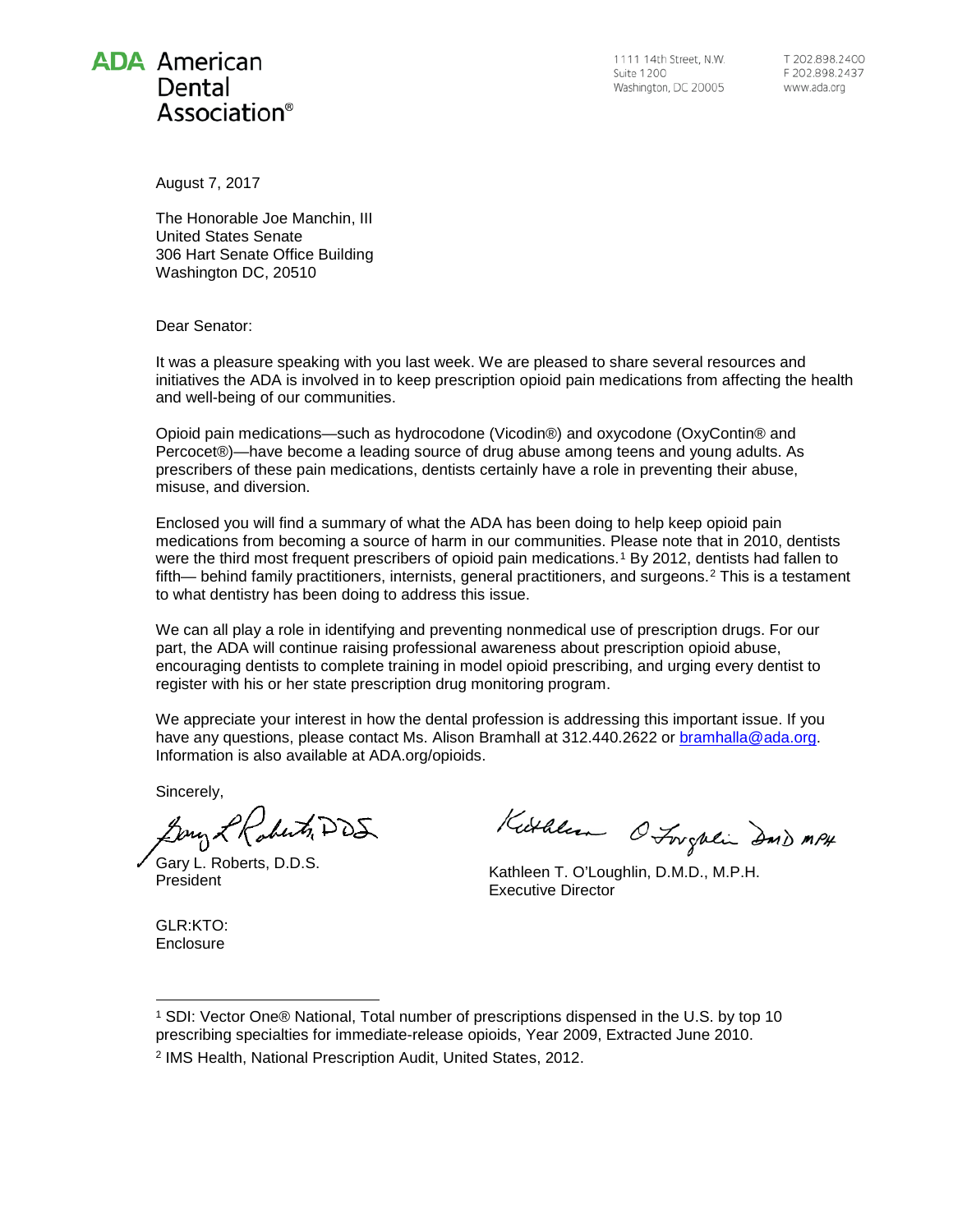# **ADA** American Dental Association<sup>®</sup>

America's leading advocate for oral health

#### **Activities to Enlist Dentists to Address Opioid Misuse, Abuse, and Diversion**

August 4, 2017

Ever since the *Journal of the American Dental Association* published a cover story in 2011 about the dentist's role in preventing prescription opioid abuse, the ADA has worked on the issue, beginning in earnest that same year when approached by the White House Office of National Drug Control Policy.

Since that time, the Association has taken a number of steps to ensure that its members are aware of the potential for opioid addiction and that they have the tools to prevent it.

#### **Key Legislation**

Comprehensive Addiction and Recovery Act (CARA)

In July 2016, the ADA, along with several other healthcare organizations urged the passage of the Comprehensive Addiction and Recovery Act (CARA). The ADA believed CARA represented a first step by the United States Congress in attacking the opioid epidemic. As providers, the ADA appreciated the comprehensive framework of prevention, treatment, and recovery support that CARA's provisions provided.

#### **Policy and Guidelines**

- In October 2016, the ADA House of Delegates approved the revised Statement on the Use of Opioids in the Treatment of Dental Pain to include nonsteroidal anti-inflammatory analgesics as the first-line of therapy for acute pain management.
- In May 2015, the ADA published an easy-to-use reference manual, "Practical Guide to Substance Use Disorders and Safe Prescribing," that includes techniques dentists can use to identify and respond to suspicious drug-seeking behaviors, including after-hours requests for prescription drugs.
- The ADA Council on Scientific Affairs (CSA) conducted a rapid review of the efficacy of opioids and non-opioids for acute dental pain. The report, "Rapid Review of the Relative Safety and Efficacy of Oral Opioid and Non-Opioid Analgesics for the Management of Acute Postoperative Dental Pain Following Extractions" is currently being used to inform other ADA agencies. The report provides the current best evidence regarding the established analgesic efficacy of nonsteroidal anti-inflammatory drugs, steroidal anti-inflammatory drugs and the incidence of adverse effects when compared to opioid agents. The CSA will publish the manuscript, which will be sent to your office upon completion of the peer review process.

#### **Campaigns and Initiatives**

The ADA participates in several activities in conjunction with other professional associations and government agencies.

• **AMA Task Force to Reduce Opioid Abuse***.* The ADA joined the American Medical Association Opioid Task Force in 2015. The mission of this coalition of health professional organizations is to reverse the nation's opioid epidemic.

The coalition's initial goals are to improve the design and operation of prescription drug monitoring programs, increase the number of prescribers registered with those programs, and increase the number of health professionals who complete training in model opioid prescribing practices.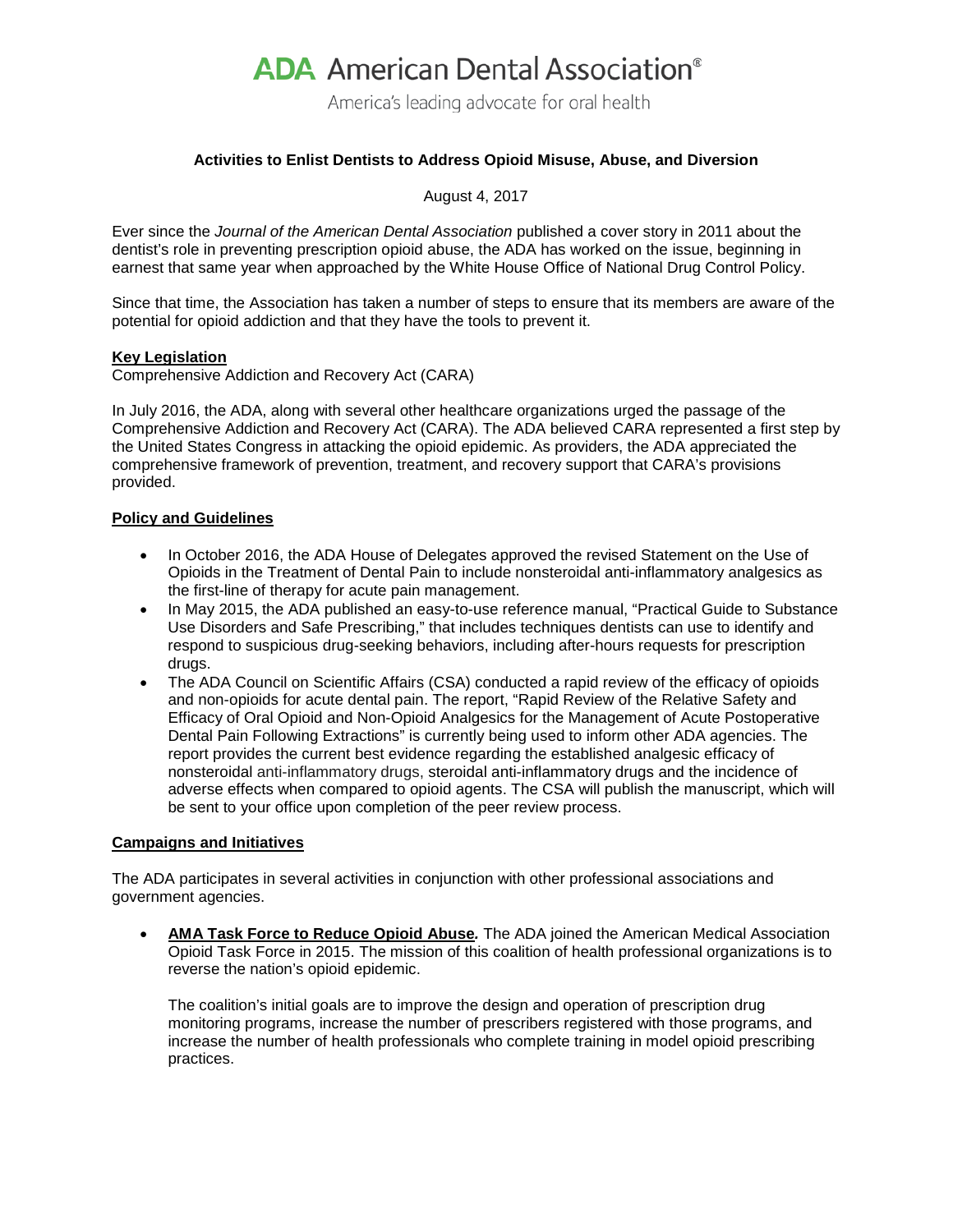August 3, 2017 Page 2

- **ADA President Call to Action**. In July 2016, an Association-wide messaging campaign to raise professional awareness about prescription opioid abuse, provide guidance about what dentists can do to address it, and showcase for policy makers what the ADA is doing on the prescribing and misuse prevention issue.
- **Turn the Tide Campaign.** In August 2016 the ADA joined the US Surgeon General in promoting the Turn the Tide campaign. This national campaign complemented our ongoing efforts to increase professional awareness about the widespread abuse of opioid pain medications and mobilize prescribers to take action.
- **Medicine Abuse Project***.* The ADA has been a member of the Medicine Abuse Project since 2015. This initiative of the Partnership for a Drug-Free America raises awareness of prescription drug abuse and enlists dentists in the fight against it.
- **National Prescription Drug Take-Back Initiative***.* The ADA began promoting the Drug Enforcement Administration's National Prescription Drug Take-Back Initiative in 2012. The Association has used the campaign to remind dentists to counsel patients on how to safely secure and dispose of unused medications at home, and encourage patients to attend local Take-Back events.
- **National Recovery Month***.* The ADA has been a proponent of the Substance Abuse and Mental Health Services Administration's National Recovery Month since 2004. The ADA uses the campaign to help its members to identify their community's substance abuse treatment resources and learn how to make referrals when indicated.
- **White House Partnership to Address Prescription Drug Abuse***.* In 2015, The ADA entered a strategic partnership with the White House to help prevent opioid drug-related overdoses and deaths. The Association pledged to seek an increase to the number of dentists completing its CERP-recognized continuing education webinars on responsible opioid prescribing. The ADA also pledged to seek an increase in the number of dentists who are registered with their state's prescription drug monitoring program (where available).

#### **Continuing Education**

For years, the ADA has offered in-person and online continuing education courses on using opioids to manage dental pain in the context of modern drug-seeking behavior. Since at least 2012, there has been an increasing demand for such training.

- Every two years, the Association hosts a Conference on Dentist Health and Wellness that includes continuing education on opioids.
- Opioid prescribing courses are offered during Association's annual dental meeting. A grant from the Substance Abuse and Mental Health Services Administration (SAMHSA) has helped the ADA to offer free continuing education webinars covering the latest techniques for recognizing when a when a patient may be seeking opioids for non-medical purposes, and how to briefly counsel and refer those patients for appropriate substance abuse treatment. Four webinars a year have been offered since 2012, and are available to members and non-members alike.

#### **Publications**

*The Journal of the American Dental Association (JADA) and ADA News are the two most widely read* publications in the dental profession.

- More than 20 articles related to the opioid issue have been published in *ADA News* since 2012.
- Seven opioid-related articles have been published in *JADA* since 2007.